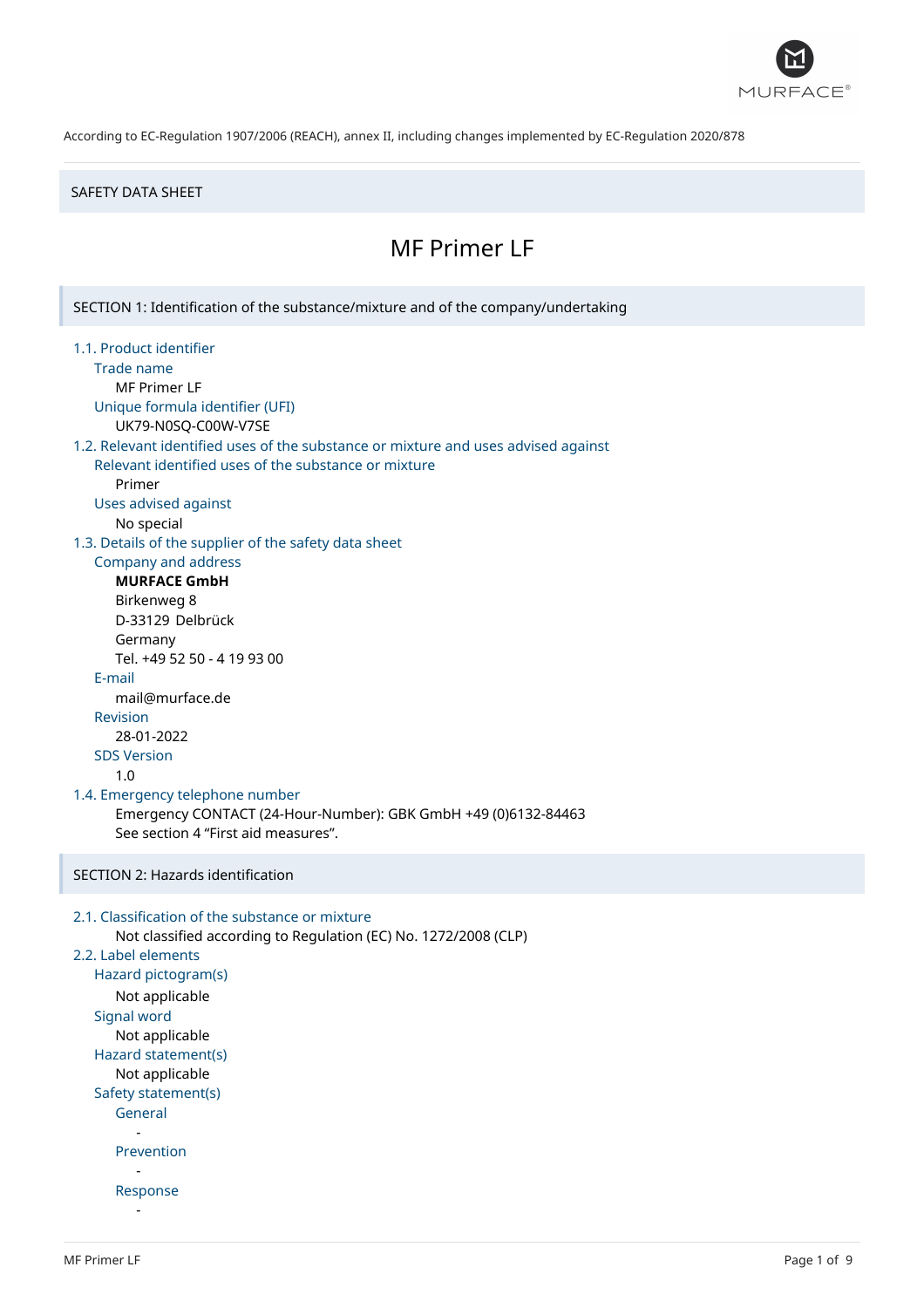

**Storage** -

Disposal

- Hazardous substances

No special

2.3. Other hazards

## Additional labelling

Not applicable

Additional warnings

This mixture/product does not contain any substances considered to meet the criteria classifying them as PBT and/or vPvB.

SECTION 3: Composition/information on ingredients

## 3.1. Substances

Does not contain any substances required to report

#### -----

See full text of H-phrases in section 16. Occupational exposure limits are listed in section 8, if these are available. Other information

## No special

SECTION 4: First aid measures

## 4.1. Description of first aid measures

## General information

In the case of accident: Contact a doctor or casualty department – take the label or this safety data sheet. Contact a doctor if in doubt about the injured person's condition or if the symptoms persist. Never give an unconscious person water or other drink.

#### Inhalation

Upon breathing difficulties or irritation of the respiratory tract: Bring the person into fresh air and stay with him/her.

## Skin contact

Upon irritation: rinse with water. In the event of continued irritation, seek medical assistance.

## Eye contact

Upon irritation of the eye: Remove contact lenses. Flush eyes with plenty of water or salt water (20-30°C) and continue until irritation stops.

#### Ingestion

Provide plenty of water for the person to drink and stay with him/her. In case of malaise, seek medical advice immediately and bring the safety data sheet or label from the product. Do not induce vomiting, unless recommended by the doctor. Have the victim lean forward with head down to avoid inhalation of- or choking on vomited material.

## Burns

Not applicable

## 4.2. Most important symptoms and effects, both acute and delayed

No special

4.3. Indication of any immediate medical attention and special treatment needed

## No special

## Information to medics

Bring this safety data sheet or the label from this product.

## SECTION 5: Firefighting measures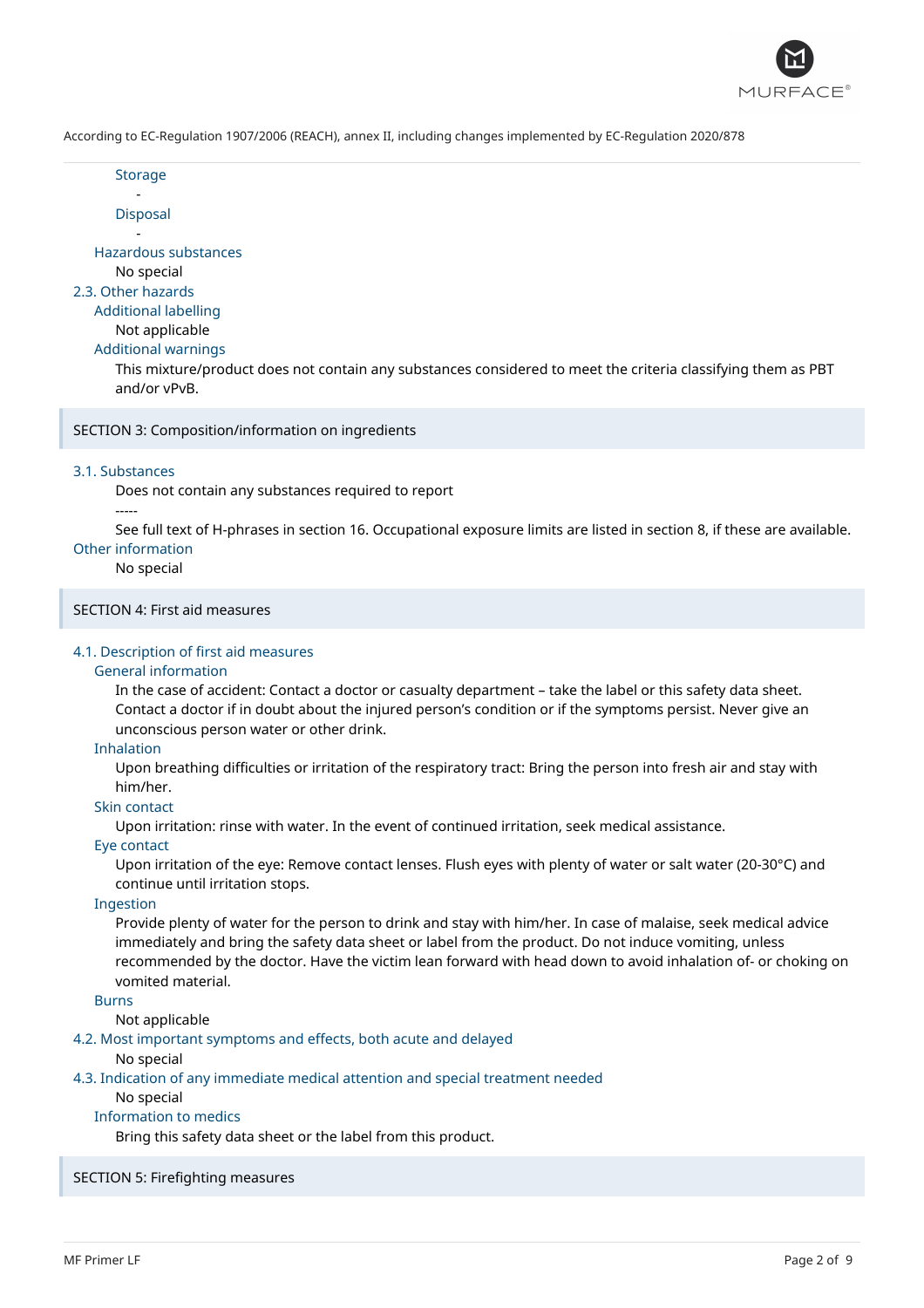

## 5.1. Extinguishing media

No special

## 5.2. Special hazards arising from the substance or mixture

Fire will result in dense smoke. Exposure to combustion products may harm your health. Closed containers, which are exposed to fire, should be cooled with water. Do not allow fire-extinguishing water to enter the sewage system and nearby surface waters.

### 5.3. Advice for firefighters

Fire fighters should wear appropriate personal protective equipment.

SECTION 6: Accidental release measures

6.1. Personal precautions, protective equipment and emergency procedures No specific requirements

#### 6.2. Environmental precautions

Avoid discharge to lakes, streams, sewers, etc.

## 6.3. Methods and material for containment and cleaning up

Use sand, earth, vermiculite, diatomaceous earth to contain and collect non-combustible absorbent materials and place in container for disposal, according to local regulations.

To the extent possible cleaning is performed with normal cleaning agents. Avoid use of solvents.

#### 6.4. Reference to other sections

See section 13 on "Disposal considerations" in regard of handling of waste.

See section 8 "Exposure controls/personal protection" for protective measures.

SECTION 7: Handling and storage

#### 7.1. Precautions for safe handling

Smoking, drinking and consumption of food is not allowed in the work area.

See section 8 "Exposure controls/personal protection" for information on personal protection.

## 7.2. Conditions for safe storage, including any incompatibilities

No special conditions required.

#### Recommended storage material

Always store in containers of the same material as the original container.

#### Storage temperature

No specific requirements

## Incompatible materials

Strong acids, strong bases, strong oxidizing agents, and strong reducing agents.

#### 7.3. Specific end use(s)

This product should only be used for applications quoted in section 1.2

## SECTION 8: Exposure controls/personal protection

#### 8.1. Control parameters

No substances are listed in the national list of substances with an occupational exposure limit.

DNEL

| Product/substance | 2-(2-butoxyethoxy) ethyl acetate       |  |
|-------------------|----------------------------------------|--|
| DNEL              | $85 \text{ mg/m}^3$                    |  |
| Route of exposure | Inhalation                             |  |
| Duration          | Long term - Systemic effects - Workers |  |
| Product/substance | 2-(2-butoxyethoxy)ethyl acetate        |  |
| DNFI              | $43 \text{ mg/m}^3$                    |  |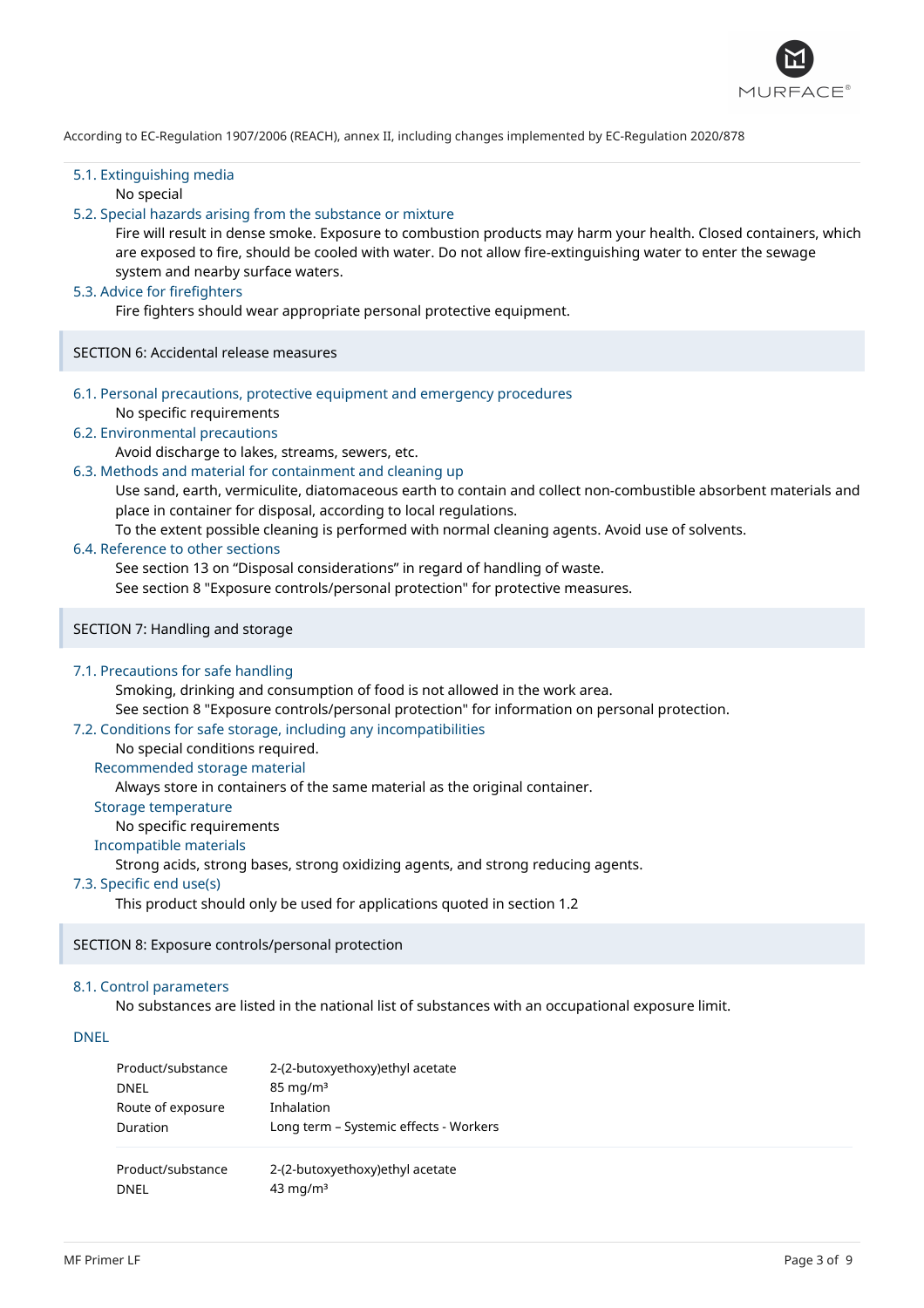

|             | Route of exposure<br>Duration                                                        | Inhalation<br>Long term - Systemic effects - Workers                                                   |
|-------------|--------------------------------------------------------------------------------------|--------------------------------------------------------------------------------------------------------|
|             | Product/substance<br><b>DNEL</b><br>Route of exposure<br>Duration                    | 2-(2-butoxyethoxy)ethyl acetate<br>24 mg/kg bw/day<br>Dermal<br>Long term - Systemic effects - Workers |
|             | Product/substance<br><b>DNEL</b><br>Route of exposure<br>Duration                    | 2-(2-butoxyethoxy)ethyl acetate<br>12 mg/kg bw/day<br>Dermal<br>Long term - Systemic effects - Workers |
|             | Product/substance<br><b>DNEL</b><br>Route of exposure<br>Duration                    | 2-(2-butoxyethoxy)ethyl acetate<br>1,58 mg/kg bw/day<br>Oral<br>Long term - Systemic effects - Workers |
| <b>PNEC</b> |                                                                                      |                                                                                                        |
|             | Product/substance<br><b>PNEC</b><br>Route of exposure<br>Duration of Exposure        | 2-(2-butoxyethoxy)ethyl acetate<br>0,29 mg/kg<br>Soil                                                  |
|             | Product/substance<br><b>PNEC</b><br>Route of exposure<br>Duration of Exposure        | 2-(2-butoxyethoxy)ethyl acetate<br>0,0108 mg/L<br>Marine water                                         |
|             | Product/substance<br><b>PNEC</b><br>Route of exposure<br><b>Duration of Exposure</b> | 2-(2-butoxyethoxy)ethyl acetate<br>100 mg/L<br>Sewage treatment plant                                  |
|             | Product/substance<br><b>PNEC</b><br>Route of exposure<br>Duration of Exposure        | 2-(2-butoxyethoxy)ethyl acetate<br>$0,8$ mg/kg<br>Freshwater sediment                                  |
|             | Product/substance<br>PNEC<br>Route of exposure<br>Duration of Exposure               | 2-(2-butoxyethoxy)ethyl acetate<br>0,08 mg/kg<br>Marine water sediment                                 |
|             | Product/substance<br><b>PNEC</b><br>Route of exposure<br>Duration of Exposure        | 2-(2-butoxyethoxy)ethyl acetate<br>0,6 mg/L<br>Water<br>Single                                         |
|             | Product/substance                                                                    | 2-(2-butoxyethoxy)ethyl acetate                                                                        |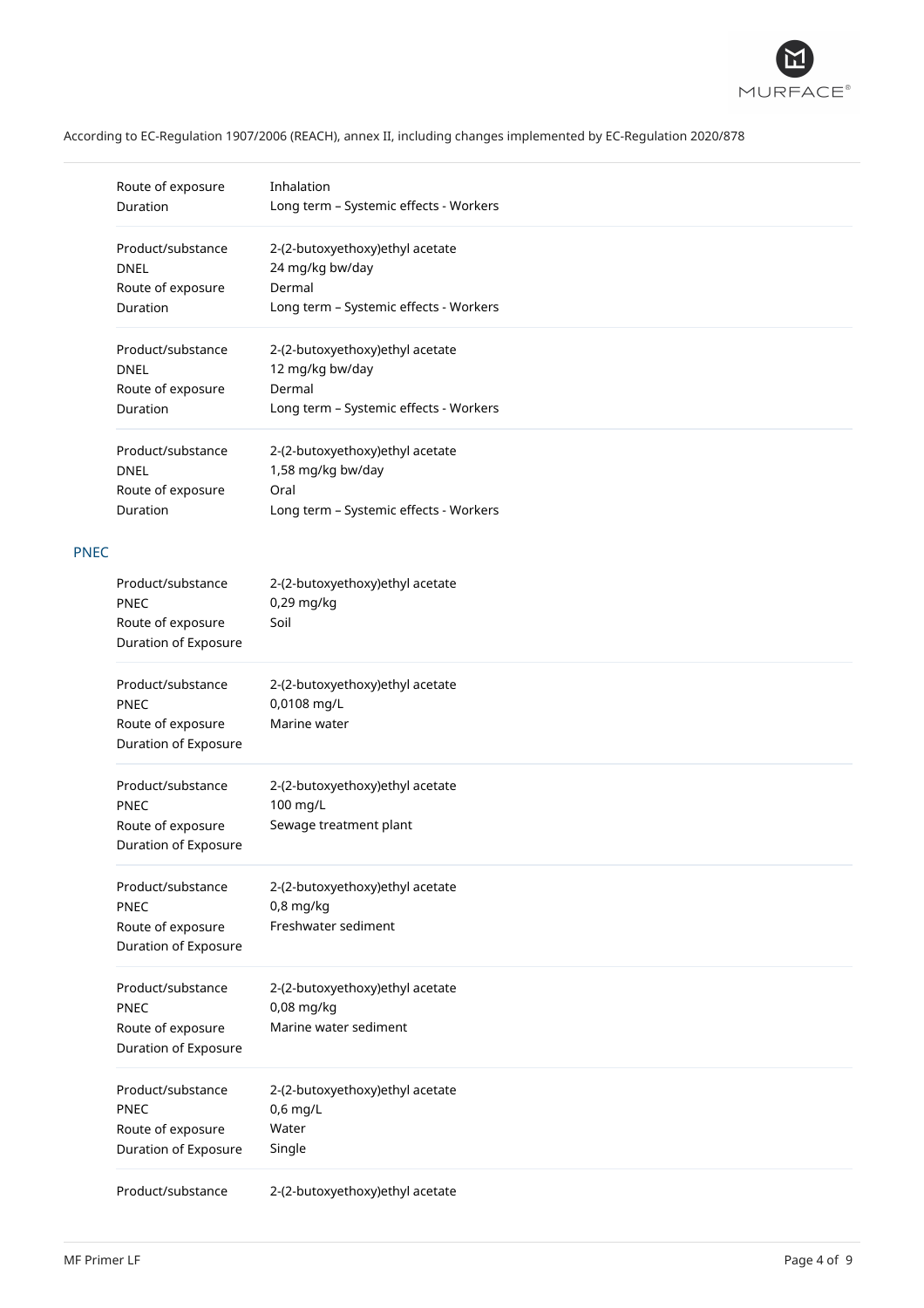

| <b>PNEC</b>          | $0,108 \,\mathrm{mq/L}$ |
|----------------------|-------------------------|
| Route of exposure    | Freshwater              |
| Duration of Exposure |                         |

#### 8.2. Exposure controls

Control is unnecessary if the product is used as intended.

#### General recommendations

Smoking, drinking and consumption of food is not allowed in the work area.

#### Exposure scenarios

There are no exposure scenarios implemented for this product.

#### Exposure limits

Occupational exposure limits have not been defined for the substances in this product.

#### Appropriate technical measures

Apply standard precautions during use of the product. Avoid inhalation of vapours.

## Hygiene measures

Wash hands after use.

Measures to avoid environmental exposure

#### No specific requirements

Individual protection measures, such as personal protective equipment

#### **Generally**

Use only CE marked protective equipment.

#### No specific requirements

## Respiratory Equipment

| <b>Type</b>                                                                  | Class                   | Colour                      | Standards                         |  |
|------------------------------------------------------------------------------|-------------------------|-----------------------------|-----------------------------------|--|
| No specific requirements                                                     |                         |                             |                                   |  |
| <b>Skin protection</b><br>No specific requirements<br><b>Hand protection</b> |                         |                             |                                   |  |
| Material                                                                     | Glove thickness<br>(mm) | Breakthrough time<br>(min.) | Standards                         |  |
| Nitrile                                                                      | 0.2                     | >480                        | EN374-2, EN374-3,<br><b>EN388</b> |  |
|                                                                              |                         |                             |                                   |  |

## Eye protection

| Type           | Standards |                   |
|----------------|-----------|-------------------|
| Safety glasses | EN166     | <b>STATISTICS</b> |

#### SECTION 9: Physical and chemical properties

## 9.1. Information on basic physical and chemical properties

Physical state Liquid Colour White Odour / Odour threshold Mild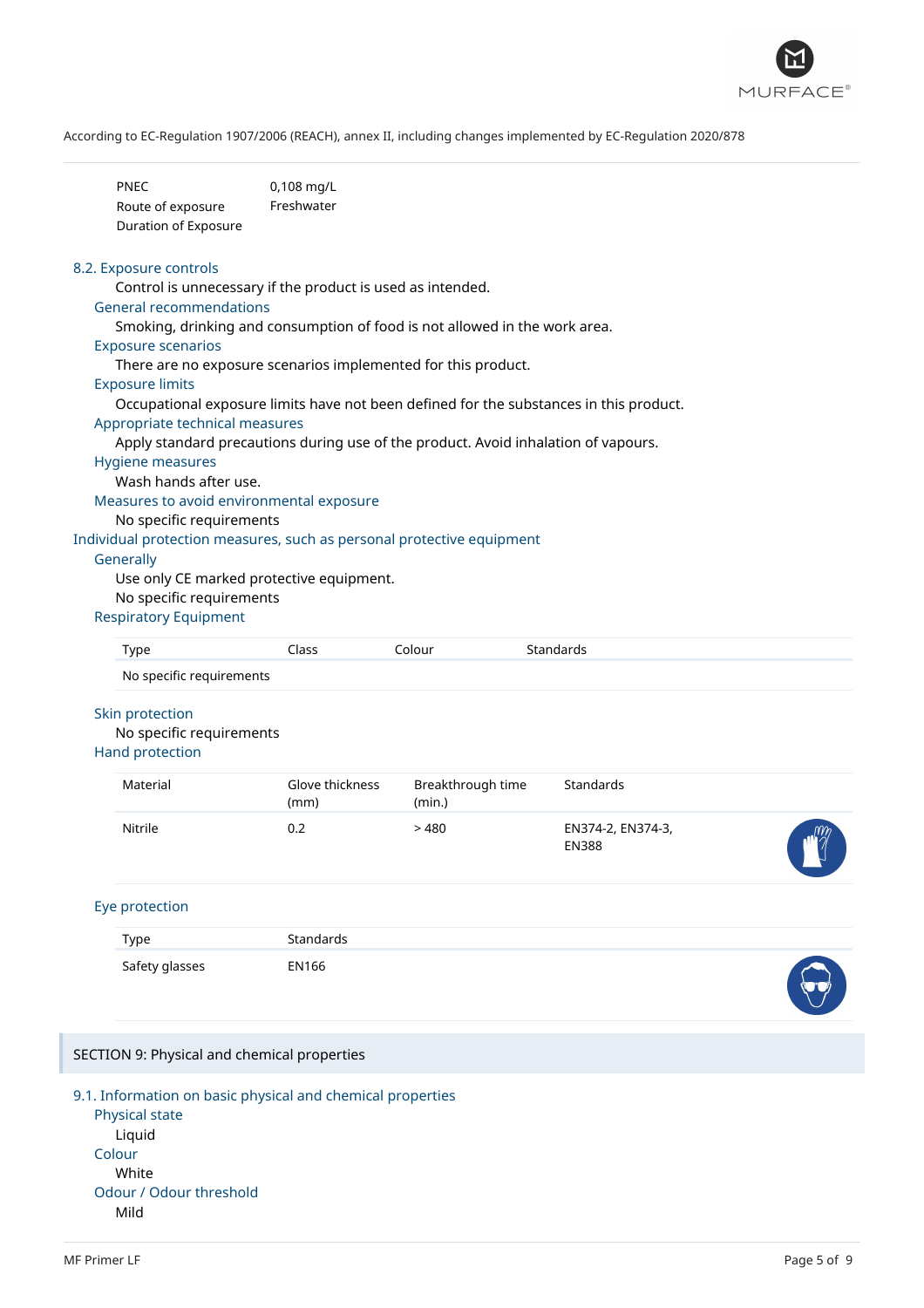

| pH<br>9                                                                                |  |
|----------------------------------------------------------------------------------------|--|
| Density (g/cm <sup>3</sup> )                                                           |  |
| 1.01 (20 $^{\circ}$ C)                                                                 |  |
| Kinematic viscosity                                                                    |  |
| Testing not relevant or not possible due to nature of the product.                     |  |
| Particle characteristics                                                               |  |
| Does not apply to liquids.                                                             |  |
| Phase changes                                                                          |  |
| Melting point/Freezing point (°C)                                                      |  |
| Testing not relevant or not possible due to nature of the product.                     |  |
| Softening point/range (waxes and pastes) (°C)                                          |  |
| Does not apply to liquids.                                                             |  |
| Boiling point (°C)                                                                     |  |
| 100 °C                                                                                 |  |
| Vapour pressure                                                                        |  |
| 23 hPa (20 °C)                                                                         |  |
| Relative vapour density                                                                |  |
| Testing not relevant or not possible due to nature of the product.                     |  |
| Decomposition temperature (°C)                                                         |  |
| Testing not relevant or not possible due to nature of the product.                     |  |
| Data on fire and explosion hazards                                                     |  |
| Flash point (°C)                                                                       |  |
| Testing not relevant or not possible due to nature of the product.                     |  |
| Ignition (°C)                                                                          |  |
| Testing not relevant or not possible due to nature of the product.                     |  |
| Auto flammability (°C)                                                                 |  |
| Testing not relevant or not possible due to nature of the product.                     |  |
| Lower and upper explosion limit (% v/v)                                                |  |
| Testing not relevant or not possible due to nature of the product.                     |  |
| Solubility                                                                             |  |
| Solubility in water                                                                    |  |
| Testing not relevant or not possible due to nature of the product.                     |  |
| n-octanol/water coefficient                                                            |  |
| Testing not relevant or not possible due to nature of the product.                     |  |
| Solubility in fat (g/L)                                                                |  |
| Testing not relevant or not possible due to nature of the product.                     |  |
| 9.2. Other information                                                                 |  |
| Other physical and chemical parameters                                                 |  |
| No data available                                                                      |  |
|                                                                                        |  |
| SECTION 10: Stability and reactivity                                                   |  |
|                                                                                        |  |
| 10.1. Reactivity                                                                       |  |
| No data available                                                                      |  |
| 10.2. Chemical stability                                                               |  |
| The product is stable under the conditions, noted in section 7 "Handling and storage". |  |
| 10.3. Possibility of hazardous reactions                                               |  |
| No special                                                                             |  |
| 10.4. Conditions to avoid                                                              |  |
| No special                                                                             |  |
| 10.5. Incompatible materials                                                           |  |
| Strong acids, strong bases, strong oxidizing agents, and strong reducing agents.       |  |
| 10.6. Hazardous decomposition products                                                 |  |
|                                                                                        |  |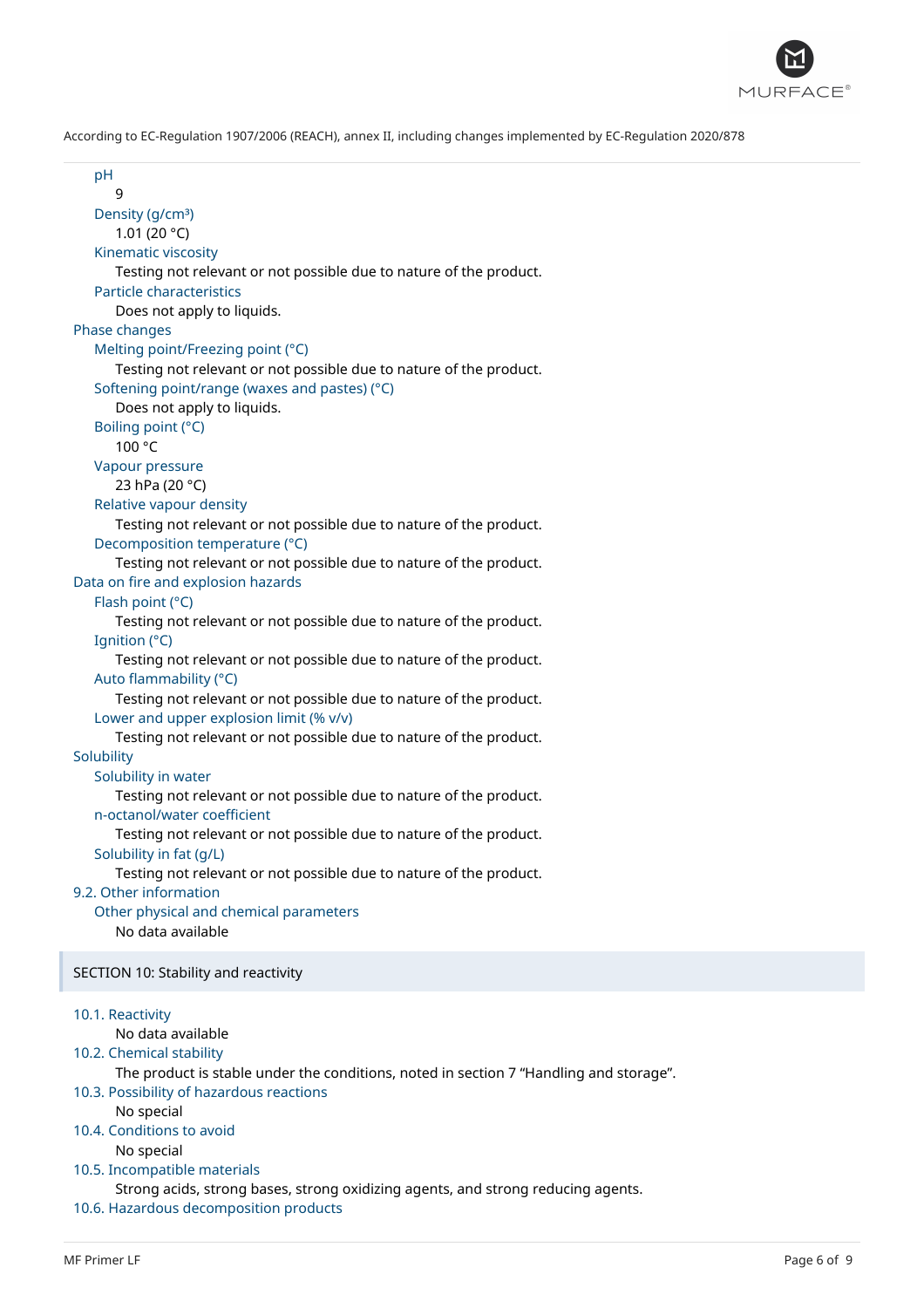

#### The product is not degraded when used as specified in section 1.

SECTION 11: Toxicological information

| 11.1. Information on hazard classes as defined in Regulation (EC) No 1272/2008 |
|--------------------------------------------------------------------------------|
| <b>Acute toxicity</b>                                                          |
| Based on available data, the classification criteria are not met.              |
| Skin corrosion/irritation                                                      |
| Based on available data, the classification criteria are not met.              |
| Serious eye damage/irritation                                                  |
| Based on available data, the classification criteria are not met.              |
| <b>Respiratory sensitisation</b>                                               |
| Based on available data, the classification criteria are not met.              |
| Skin sensitisation                                                             |
| Based on available data, the classification criteria are not met.              |
| Germ cell mutagenicity                                                         |
| Based on available data, the classification criteria are not met.              |
| Carcinogenicity                                                                |
| Based on available data, the classification criteria are not met.              |
| <b>Reproductive toxicity</b>                                                   |
| Based on available data, the classification criteria are not met.              |
| STOT-single exposure                                                           |
| Based on available data, the classification criteria are not met.              |
| STOT-repeated exposure                                                         |
| Based on available data, the classification criteria are not met.              |
| <b>Aspiration hazard</b>                                                       |
| Based on available data, the classification criteria are not met.              |
| 11.2. Information on other hazards                                             |
| Long term effects                                                              |
| No special                                                                     |
| <b>Endocrine disrupting properties</b>                                         |
| No special                                                                     |
| Other information                                                              |
| No special                                                                     |
|                                                                                |

## SECTION 12: Ecological information

## 12.1. Toxicity

No data available

- 12.2. Persistence and degradability No data available
- 12.3. Bioaccumulative potential No data available
- 12.4. Mobility in soil
	- No data available
- 12.5. Results of PBT and vPvB assessment
	- This mixture/product does not contain any substances considered to meet the criteria classifying them as PBT and/or vPvB.

## 12.6. Endocrine disrupting properties

- No special
- 12.7. Other adverse effects No special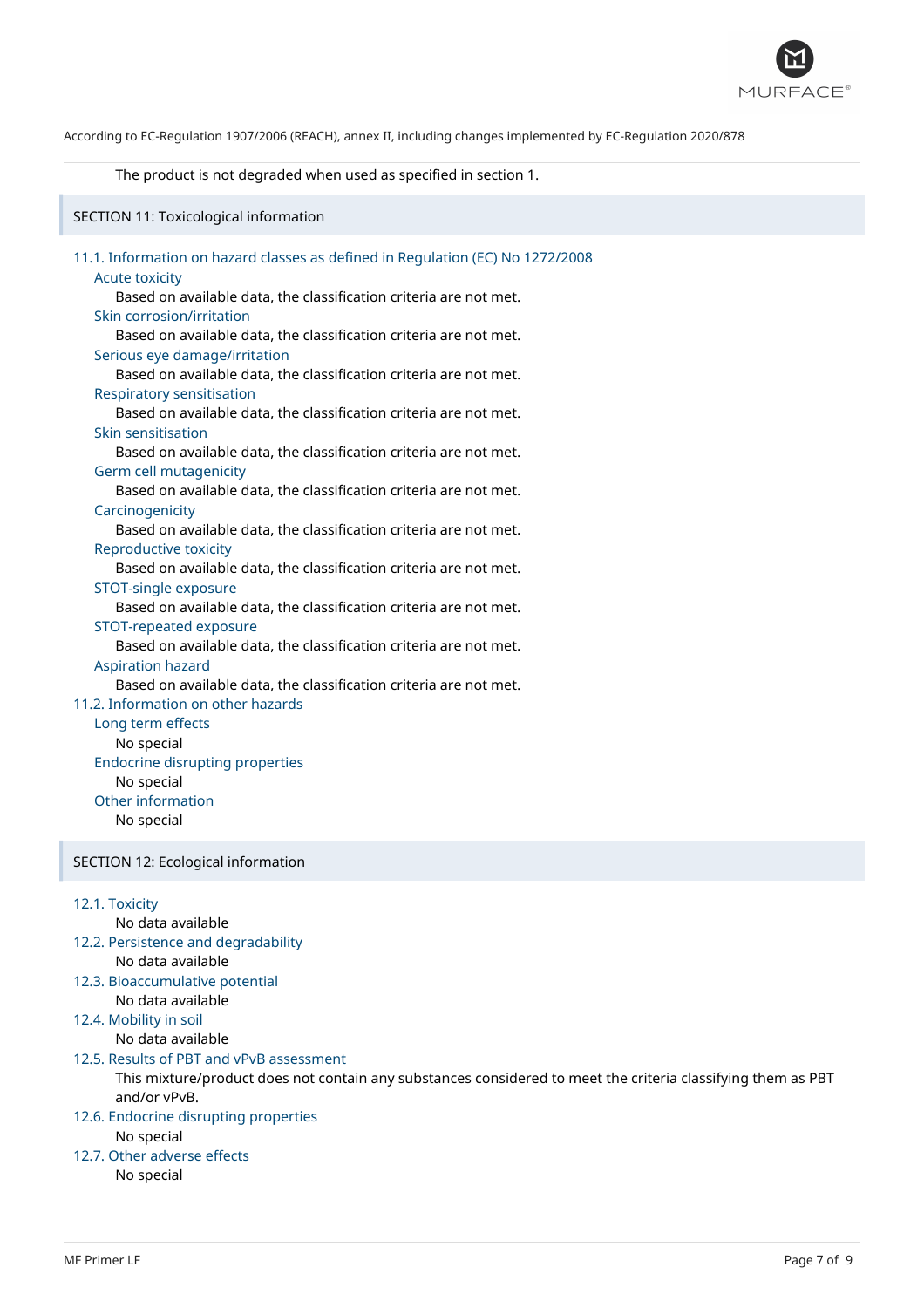

SECTION 13: Disposal considerations

#### 13.1. Waste treatment methods

Product is not covered by regulations on dangerous waste. Regulation (EU) No 1357/2014 of 18 December 2014 on waste.

## EWC code

- 15 01 02 Plastic packaging
- 17 09 04 Mixed construction and demolition wastes other than those mentioned in 17 09 01, 17 09 02 and 17 09 03
- 17 02 03 Plastic

#### Specific labelling

Not applicable

#### Contaminated packing

Packaging containing residues of the product must be disposed of similarly to the product.

#### SECTION 14: Transport information

## 14.1. - 14.4.

Not dangerous goods according to ADR, IATA and IMDG.

#### ADR/RID

Not applicable

## IMDG

Not applicable

#### MARINE POLLUTANT No

## IATA

Not applicable

## 14.5. Environmental hazards

Not applicable

- 14.6. Special precautions for user Not applicable
- 14.7. Maritime transport in bulk according to IMO instruments No data available

## SECTION 15: Regulatory information

```
15.1. Safety, health and environmental regulations/legislation specific for the substance or mixture
   Restrictions for application
      Restricted to professional users.
   Demands for specific education
      No specific requirements
  SEVESO - Categories / dangerous substances
      Not applicable
  Additional information
      Not applicable
  Sources
      Regulation (EU) No 1357/2014 of 18 December 2014 on waste.
      CLP Regulation (EC) No 1272/2008, as retained and amended in UK law.
      EC-Regulation 1907/2006 (REACH), as amended by UK REACH Regulations SI 2019/758
15.2. Chemical safety assessment
      No
```